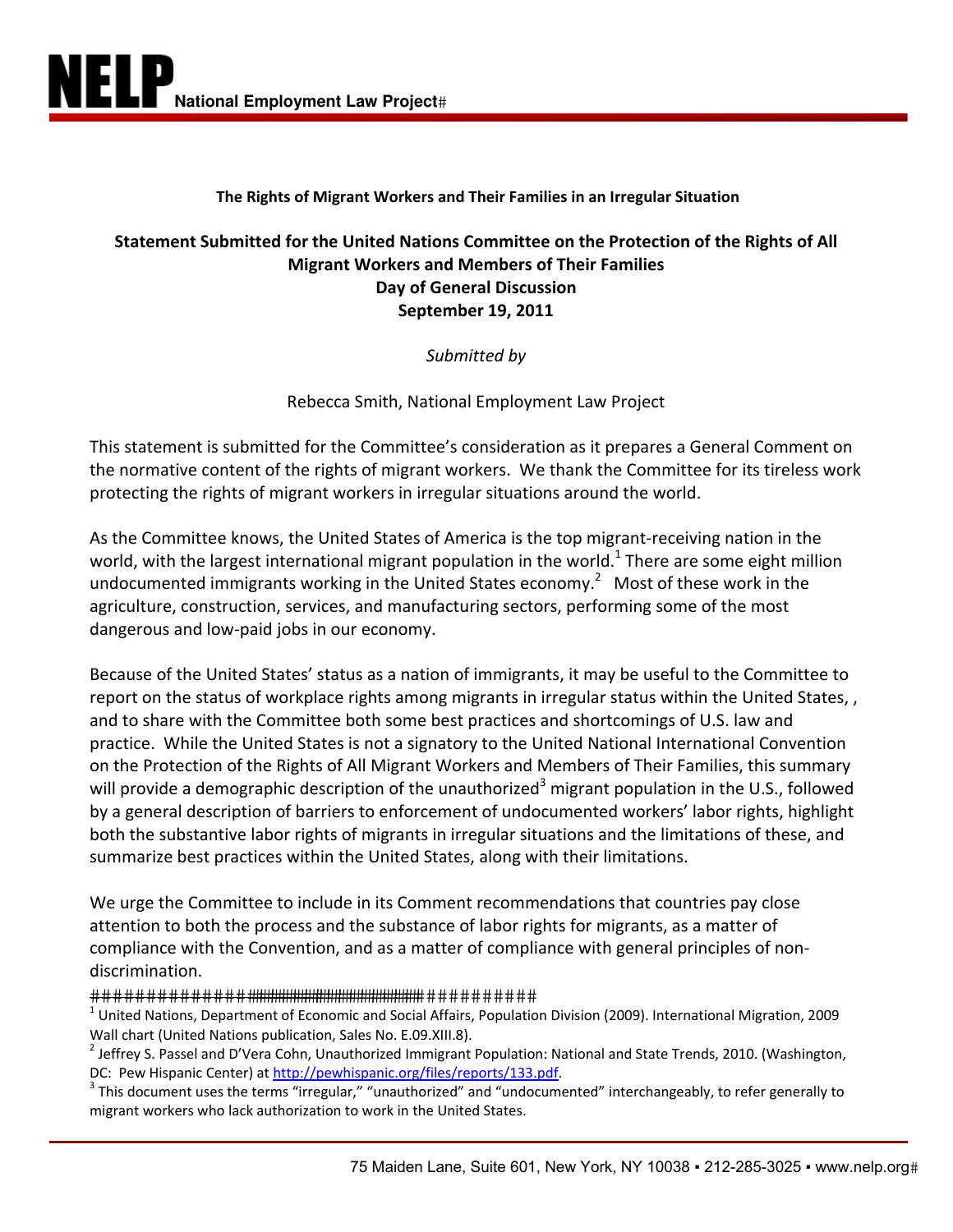### **MIGRANT WORKERS IN THE UNITED STATES**

The United States is home to roughly thirty seven million migrants.<sup>4</sup> As of March 2010, there are approximately 11.2 million undocumented migrants living in the United States.<sup>5</sup> About 8 million unauthorized immigrants are currently at work in the country.<sup>6</sup> They make up a large share of all workers in many industries – an analysis of 2008 Current Population Survey (CPS) data found that 25% of all workers employed in farming occupations, 19% in building groundskeeping and maintenance, 17% in construction and 12% in food preparation were unauthorized.<sup>7</sup>

Foreign-born workers form a disproportionately large share of the working poor in the U.S. An analysis of 2006 CPS data found that legal immigrant adults are considerably more likely to be in families with incomes below the federal poverty line (19.7%) that native-born adults (13.2%).<sup>8</sup> Unauthorized adults were almost twice as likely to earn below the federal poverty line (25.2%) than native born adults.<sup>9</sup>

Because of their economic desperation, undocumented workers are vulnerable to exploitative and unlawful work conditions. In fact, industries most populated by unauthorized workers are not only dangerous and undesirable with extremely low wages, but are known for their frequent violation of labor and employment laws. A U.S. Department of Labor (DOL) survey found that in 2000, 100% of all poultry processing plants were non-compliant with federal wage and hour laws.<sup>10</sup> A separate DOL survey found that in 1996, half of all garment‐manufacturing businesses in New York City could be characterized as sweatshops, and a 2004 study found that 54% of garment contractors in the Los Angeles industry violated the minimum wage law. $^{11}$  A DOL survey in agriculture focused on cucumbers, lettuce and onions, revealed that compliance with employment and labor laws was

#### 

<sup>4</sup> Press Release, U.S. Census Bureau, Nation's Foreign-Born Population nears 37 Million (Oct. 19, 2010), at http://www.census.gov/newsroom/releases/archives/foreignborn\_population/cb10-159.html, Elizabeth M. Grieco & Edward N. Trevelyan, *Place of Birth of the Foreign‐Born Population: 2009*, American Community Survey Briefs (Oct. 2010), at http://www.census.gov/prod/2010pubs/acsbr09‐15.pdf.

<sup>5</sup> Jeffrey S. Passel and D'Vera Cohn, Unauthorized Immigrant Population: National and State Trends, 2010 (Washington, D.C., Pew Research Center), at http://pewhispanic.org/files/reports/133.pdf.

6 *Id*. at pg. 1.

<sup>7</sup> Jeffrey S. Passel and D'Vera Cohen, A Portrait of Unauthorized Immigrants in the United States, Pew Hispanic Center (April 14, 2009), at http://pewhispanic.org/files/reports/107.pdf.

<sup>8</sup> Jeffrey S. Passel, Unauthorized Migrants in the United States: Estimates, Methods, and Characteristics, Organization for Economic Co‐operation and Development, Working Paper No. 57, pg. 18 (Sept. 5, 2007), at http://www.oecd.org/dataoecd/41/25/39264671.pdf.

9 *Id*.

 $10$  U.S Dep't of Labor, FY 2000 Poultry Processing Compliance Report (2000).

<sup>11</sup> U.S. Dep't of Labor, *Close to Half of Garment Contractors Violating Fair Labor Standards Act*., Daily Lab. Rep. (BNA) 87 (May 6 1996); David Weil, *Compliance With the Minimum Wage: Can Government Make a Difference?* at http://www.soc.duke.edu/sloan\_2004/Papers/Weil\_Minimum%20Wage%20paper\_May04.pdf.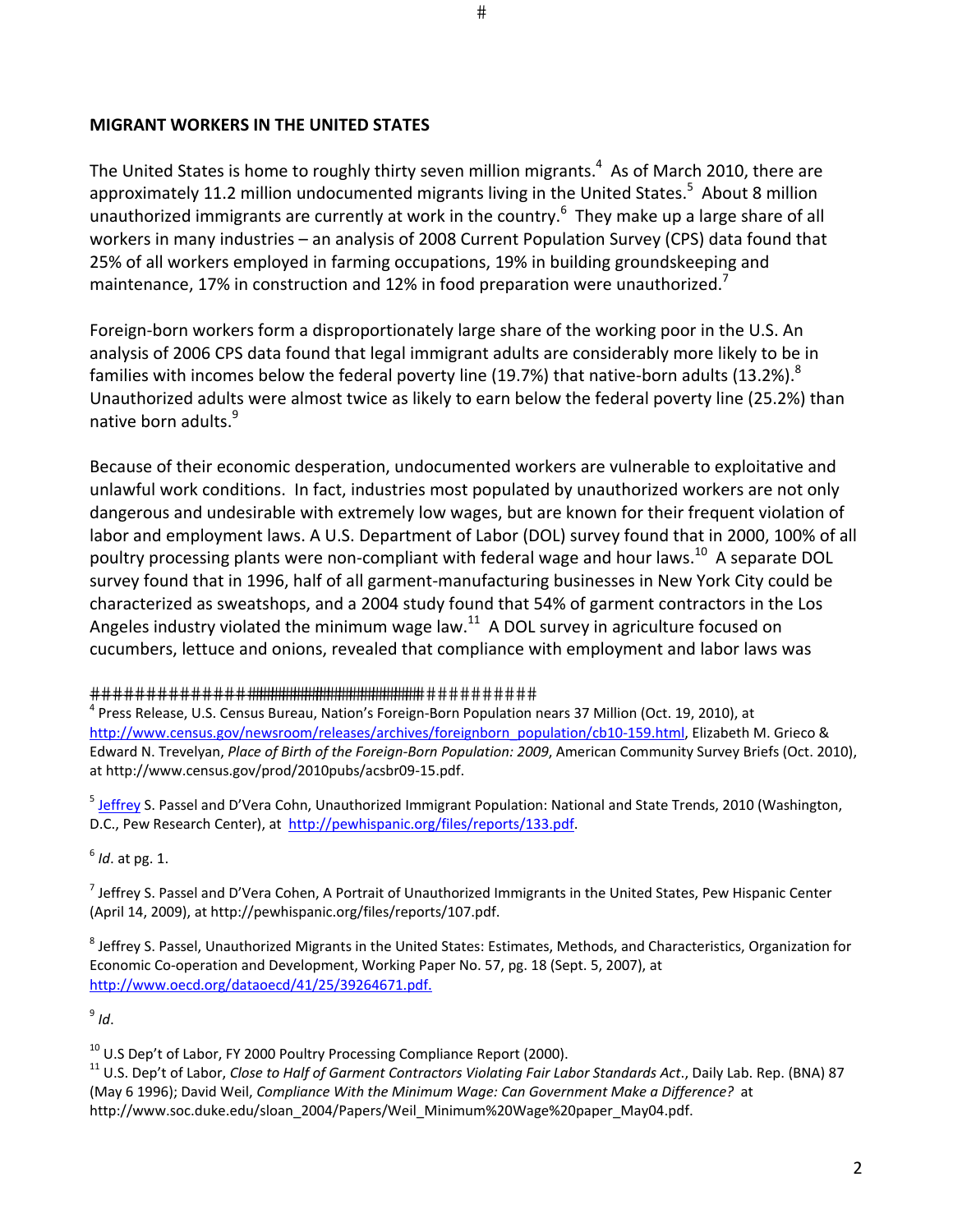unacceptably low.<sup>12</sup> The Department found in 2000 that 60% of United States nursing homes routinely violated overtime, minimum wage or child labor laws.<sup>13</sup> A private survey of hundreds of New York City restaurants found that more than half were violating overtime or minimum wage laws. $^{14}$ 

A recent survey of over 4,000 workers in New York, Chicago and Los Angeles found that 26 percent had not been paid the minimum wage in the workweek preceding the survey. Of those who had worked over 40 hours in the prior week, 76 percent were not paid the legally mandated overtime pay.<sup>15</sup> Significantly, the study found that unauthorized workers – in particular, women workers were far more likely to experience wage and hour violations than other workers.<sup>16</sup>

In 2009, 4,551 workers were killed on the job in the United States,<sup>17</sup> and nonfatal workplace injuries and illnesses occurred at a rate of 3.9 cases per  $100$ .<sup>18</sup> Fatalities on the job among foreign-born workers<sup>19</sup> have been increasing at a time in which the overall rate of workplace fatalities for all workers has been decreasing. <sup>20</sup> The Bureau of Labor Statistics found that from 1992 to 2006, Latino workers experienced a general increase in the number of fatal injuries in the workplace, peaking at 990 in 2006. Although the number of work-related Latino fatalities fell to 668 in 2009, the drop was likely the result of high unemployment among Latino workers, as well as underreporting, rather than an increase in workplace safety.<sup>21</sup> Fifty-nine per cent of fatalities among Latinos in were workers who were born outside the United States.

#### 

<sup>12</sup> U.S. Dep't of Labor, *Compliance Highlights,* 1, 3 (1999).

<sup>13</sup> U.S. Dep't of Labor, Employment Standards Administration, *Nursing Home 2000 Compliance Fact Sheet*, (on file at the National Employment Law Project).

<sup>14</sup> Restaurant Opportunities Center of New York and the New York City Restaurant Industry Coalition, *Behind the Kitchen Door: Pervasive Inequality in New York City's Thriving Restaurant Industry* (2005), at

http://www.urbanjustice.org/pdf/publications/BKDFinalReport.pdf.

<sup>15</sup> "Broken Laws, Unprotected Workers: Violations of Employment ad Labor Laws in America's Cities," University of Illinois at Chicago Department of Urban Planning and Policy, National Employment Law Project and UCLA Institute for Research on Labor and Employment, Sept 2009, at http://nelp.3cdn.net/59719b5a36109ab7d8\_5xm6bc9ap.pdf.

<sup>16</sup> National Employment Law Project, *Workplace Violations, Immigration Status, and Gender: Summary of Findings from the 2008 Unregulated Work Survey,* August 2011, at http://www.nelp.org/page/‐

/Justice/2011/Fact\_Sheet\_Workplace\_Violations\_Immigration\_Gender.pdf?nocdn=1.

<sup>17</sup> U.S. Dep't of Labor, Bureau of Labor Statistics, Revisions to the 2009 Census of Fatal Occupational Injuries (CFOI) Counts, 2009, http://www.bls.gov/iif/oshwc/cfoi\_revised09.pdf.

<sup>18</sup> U.S. Dep't Of Labor, Bureau Of Labor Statistics, Census Of Fatal Occupational Injuries Summary, 2008, at http://www.bls.gov/news.release/cfoi.nr0.htm; Workplace Injury and Illness Summary, at

http://www.bls.gov/news.release/osh.nr0.htm. These numbers do not, of course, take into account injuries that go unreported. Underreporting is a serious issue for many workers who fail to report injuries either because of a fear of retaliation or because of economic incentives that employers offer them. Lenore S. Azaroff et. al. *Occupational Injury and Illness Surveillance: Conceptual Filters Explain Underreporting,* 92 AM. J. PUB. HEALTH 1421, 1421–22, (2002).

 $19$  No statistics exist that describe workplace accidents among unauthorized workers. We use foreign-born and Latin workers as a rough indicator of conditions affecting the unauthorized worker population.

<sup>20</sup> Zuehlke E, "Immigrants Work in Riskier and More Dangerous Jobs in the United States" Population Reference Bureau, 2009, at http://www.prb.org/Articles/2009/usimmigrantsriskyjobs.aspx?p=1.

<sup>21</sup> U.S. Dep't of Labor, Bureau of Labor Statistics, National Census of Fatal Occupational Injuries in 2010, 2011, at http://www.bls.gov/news.release/pdf/cfoi.pdf; Greenhouse, S, *Fatalities on the Job Fell in 2009*, NY TIMES, Aug. 19, 2010, at http://www.nytimes.com/2010/08/20/business/20osha.html .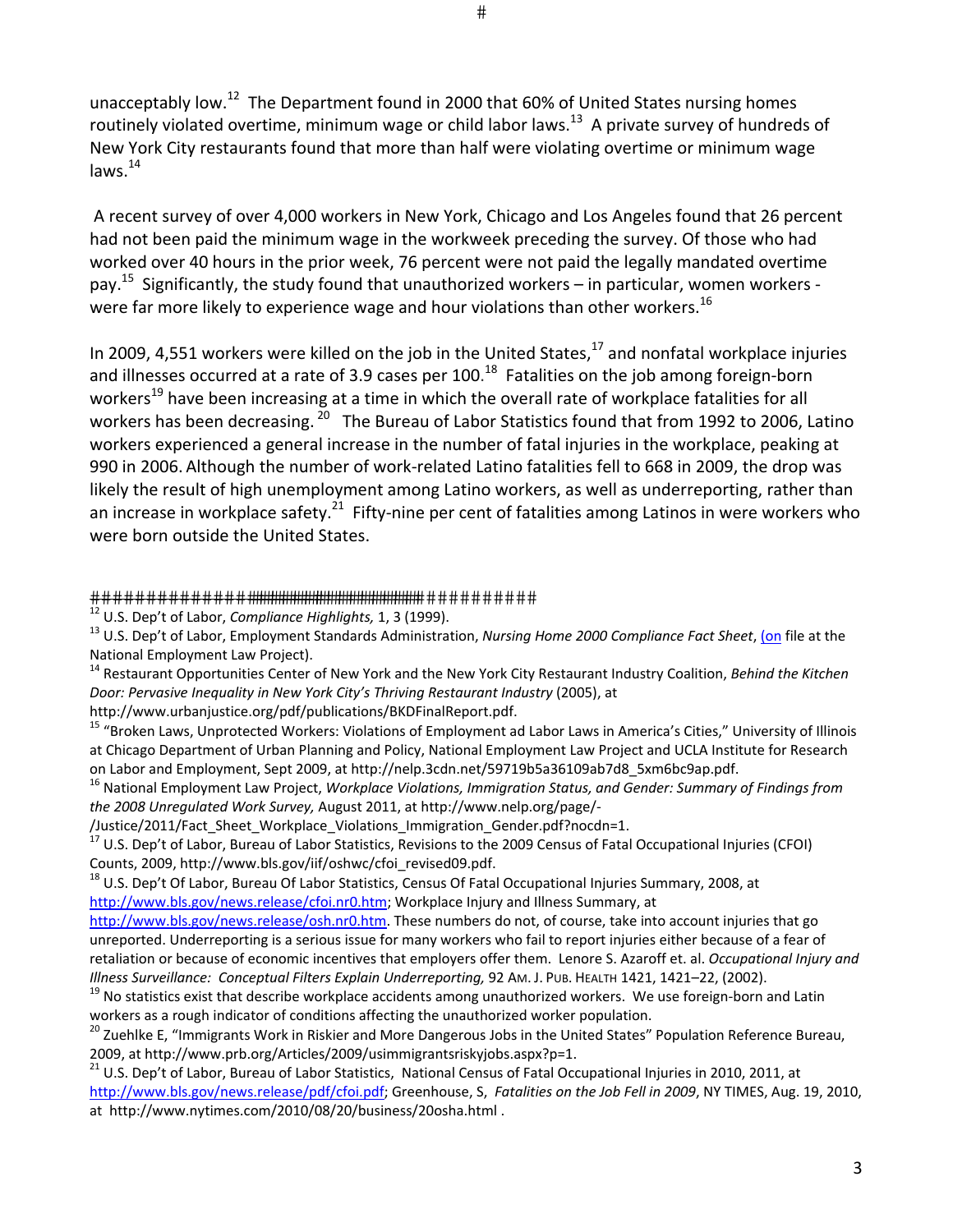Similarly, the average occupation injury rate for immigrant workers is 31 injuries per 10,000 workers higher than the average rate, and the occupation fatality rate is almost 1.6 deaths per 100,000 workers higher than average. $^{22}$ 

# **INTERNATIONAL LEGAL FRAMEWORK: THE CONVENTION ON THE RIGHTS OF ALL MIGRANT WORKERS AND THEIR FAMILIES**

The Migrant Workers Convention is explicit in its mandate that migrants enjoy treatment not less favorable than nationals with respect to terms and conditions of work, including but not limited to pay, hours of work, holidays with pay, health and safety, etc.<sup>23</sup> The Convention also recognizes the right of migrants to participate in trade unions and other associations established "with a view to protecting their economic, social, cultural and other interests and the rights associated therewith,<sup>24</sup>" and the right to social security.<sup>25</sup>

# **Inter‐American Court's Advisory Opinion on the Legal Status and Rights of Undocumented Migrants**

In September of 2003, the Inter‐American Court issued Advisory Opinion OC‐18 on the Rights of Undocumented Migrants,<sup>26</sup> in which it held international principles of human rights prohibit discrimination on the basis of immigration status, using the term "discrimination" to refer to "any exclusion, restriction or privilege that is not objective and reasonable, and which adversely affects human rights."<sup>27</sup>

The Court's decision made clear that countries have the right to decide under what conditions foreigners may enter its borders, but once a worker enters into an employment relationship, "the migrant acquires rights as a worker, which must be recognized and guaranteed, irrespective of his regular or irregular status in the State of employment."<sup>28</sup> It then outlined the different labor rights which it said were fundamental and must be respected by member countries.<sup>29</sup>

<sup>25</sup> Id., Art. 27

<sup>26</sup> THE LEGAL STATUS AND RIGHTS OF UNDOCUMENTED MIGRANTS, September 17, 2003, at http://www.corteidh.or.cr/serie\_a\_ing/serie\_a\_18\_ing.doc.

<sup>&</sup>lt;sup>22</sup> Pia M. Orrenius and Madeline Zavodny, "Do Immigrants Work in Riskier Jobs?" Demography 46, no. 3 (2009): 535-551, at http://www.law.berkeley.edu/files/OrreniusZavodnypaper.pdf.

<sup>&</sup>lt;sup>23</sup> U.N. CONVENTION ON THE RIGHTS OF ALL MIGRANT WORKERS AND THEIR FAMILIES. Article 25.

<sup>24</sup> Id., Art. 26.

 $\overline{27}$  Id.

 $^{28}$  Id. at para. 134.

<sup>&</sup>lt;sup>29 "</sup>In the case of migrant workers, there are certain rights that assume a fundamental importance and yet are frequently violated, such as: the prohibition of obligatory or forced labor; the prohibition and abolition of child labor; special care for women workers, and the rights corresponding to: freedom of association and to organize and join a trade union, collective negotiation, fair wages for work performed, social security, judicial and administrative guarantees, a working day of reasonable length with adequate working conditions (safety and health), rest and compensation. The safeguard of these rights for migrants has great importance based on the principle of the inalienable nature of such rights, which all workers possess, irrespective of their migratory status, and also the fundamental principle of human dignity embodied in Article 1 of the Universal Declaration, according to which '[a]ll human beings are born free and equal in dignity and rights. They are endowed with reason and conscience and should act towards one another in a spirit of brotherhood.' "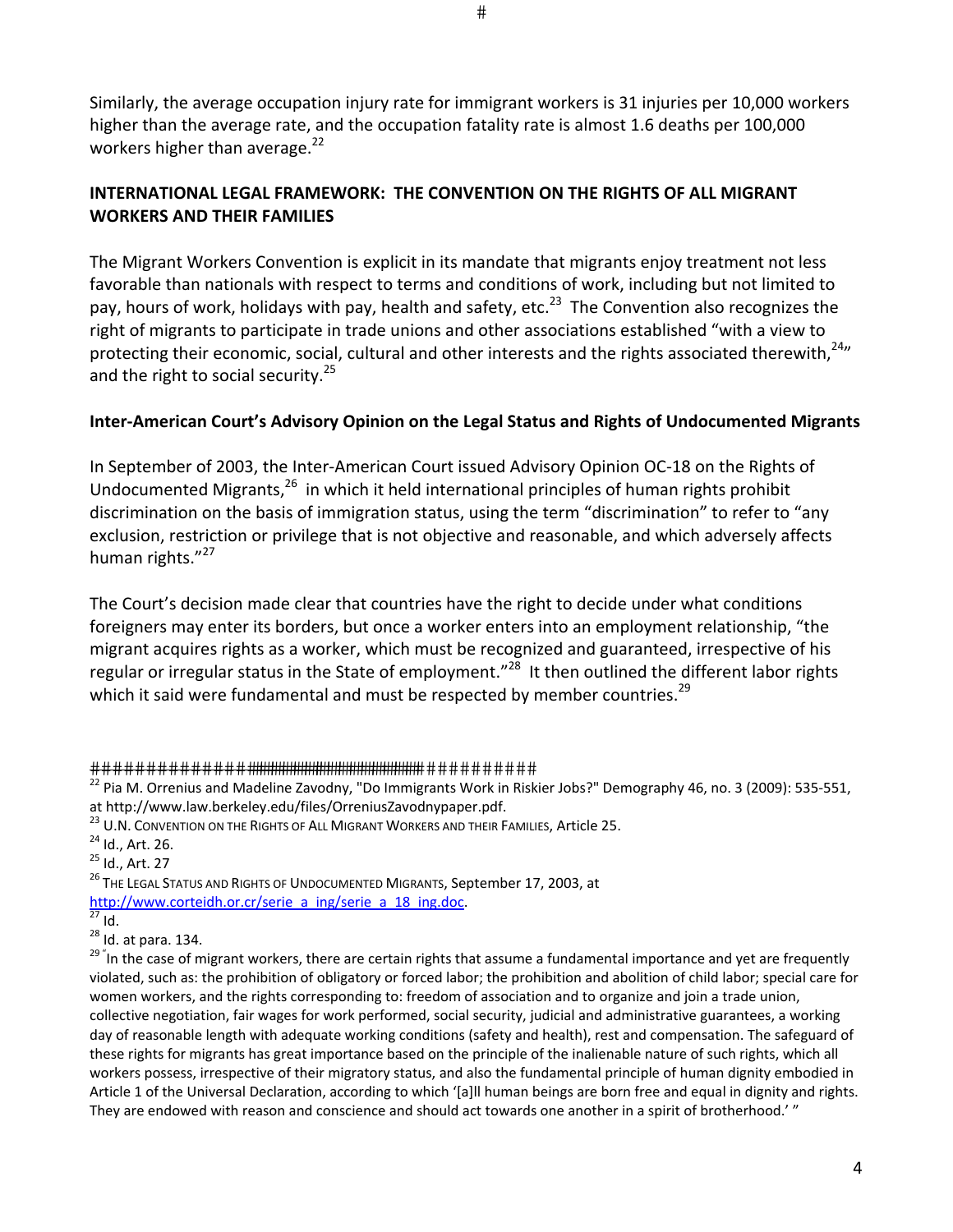$#$ 

OC‐18 provides an important yardstick against which to measure a country's compliance with general international principles of non‐discrimination, and is especially useful to measure the policies of countries that have not ratified the migrant worker's convention. The following section of this paper will outline the general barriers to enforcement of labor rights of migrant workers in irregular status within the United States, followed by specific rights, remedies and limitations of those rights, best practices to protect the human rights of unauthorized migrants within the United States.

## **IMMIGRATION ENFORCEMENT AND INTERFERENCE WITH WORKERS RIGHTS**

Like migrant workers in all countries, unauthorized workers seeking to enforce their labor rights in the United States face a number of barriers: poverty, geographic, cultural and linguistic isolation, and fear that complaints will result in their deportation. Unscrupulous employers use threats to turn workers into immigration authorities as a strategy to keep complaints to a minimum. Workers have an understandable fear that filing a complaint or even complaining informally to government authorities about labor code violations will result in their deportation, either because agency personnel will forward their information on to immigration authorities, or because their employer will do so. Employers who hire large numbers of unauthorized workers often suddenly take an interest in compliance with immigration laws as soon as workers make a formal complaint, or an accident takes place. The result is a process that has a serious chilling effect on undocumented migrant workers contemplating whether to file a claim and on those who have courageously filed claims.

The continued stalemate around comprehensive immigration reform at the federal level, coupled with a weak economy, has made for an increase in both federal and state immigration enforcement, including the use of new enforcement tools. These have included direct workplace enforcement against unauthorized workers at their place of employment, and dramatic increases in immigration enforcement at the state level, including mandated use (and consequent misuse) by employers of faulty federal databases to verify workers' immigration status. Each of these has provided tools for unscrupulous employers to drive unauthorized migrants into ever more precarious employment. The government's decision to focus immigration enforcement in the workplace and a federal and state‐ mandated increase of enforcement responsibilities of new, untrained actors such as police and sheriff's departments and even state agencies, has created confusion among immigrant workers with respect to whether or not they can expect confidentiality if they have a complaint for violation of labor rights, and whether or not they can trust state and federal agencies whose purpose it is to ensure employers' compliance with all labor laws.

# **Local (non‐Federal) Enforcement of Immigration Laws in the States and the Federal Secure Communities Program**

Until recent years, it has been the practice in many U.S. cities and states that local police officials do not act as immigration agents, for several reasons. Turning local police into immigration agents is a dangerous trend that deters migrants from accessing or cooperating with the police for fear of immigration consequences. When migrants are afraid to file claims with administrative agencies, call the police, or go to court, they cannot benefit from the protections of law enforcement, and law enforcement loses important witnesses.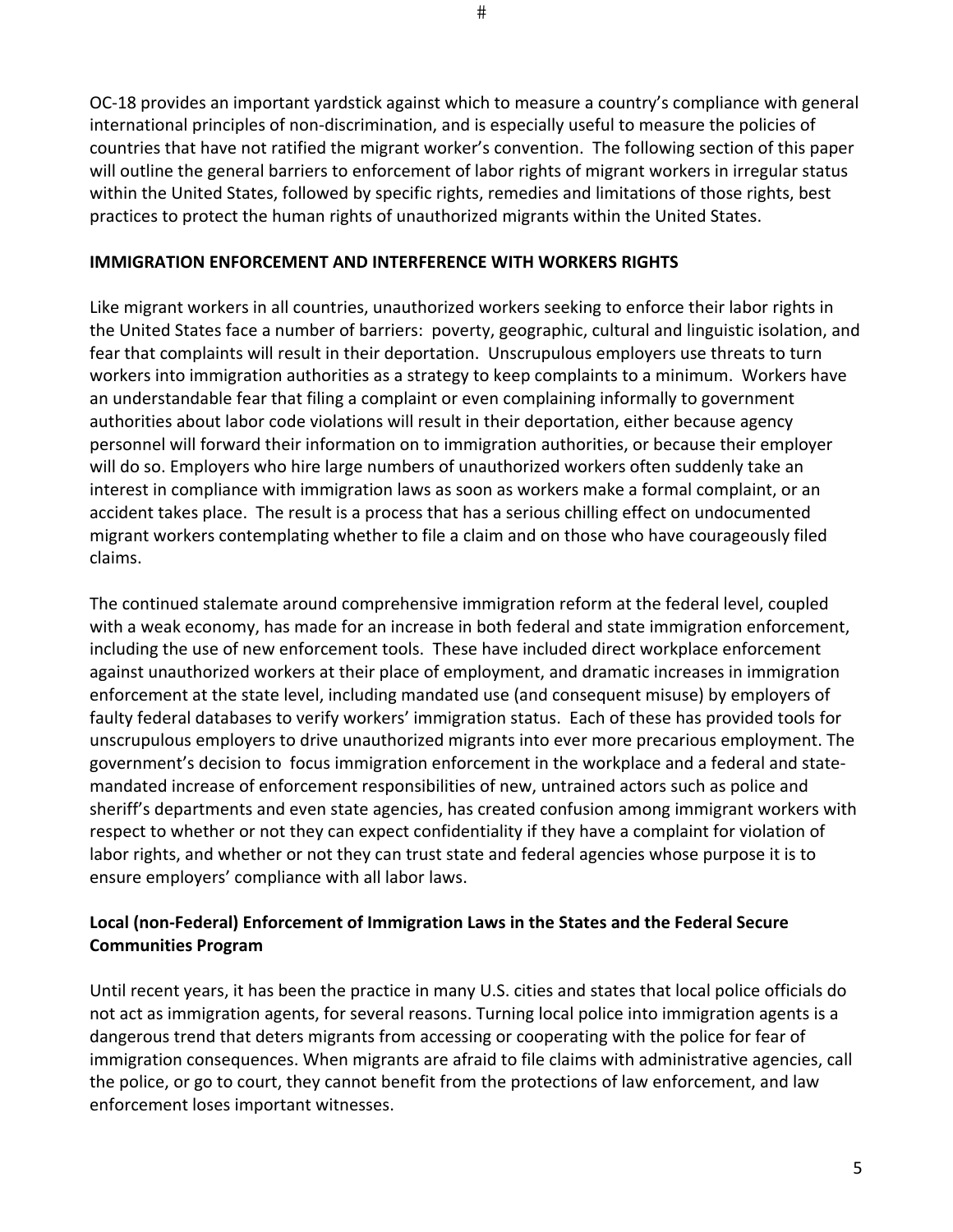In the past several years, a number of both mandatory and voluntary measures have forced local police and administrative agency personnel to act as immigration agents. These have included the federal Secure Communities Program, a partnership between Immigration and Customs Enforcement (ICE) and local jails to identify and deport "criminal aliens," and a handful of individually‐enacted state laws that mandate local police and even administrative agencies that administer labor laws to enforce immigration laws. While most of the harshest state laws have been enjoined by courts as illegal, the laws have created a climate in which an employer can easily retaliate against a worker who has complained about unlawful conditions on the job by calling in the local police, as well as immigration authorities.

### **Mandatory Electronic Verification Systems**

The federal E‐Verify program allows employers to confirm the immigration status of newly‐hired workers by checking their identity data against government databases. The program has been in use on a pilot or voluntary basis for most employers since 2004, allowing both governmental and nongovernmental studies of its effectiveness to take place. These studies have found that the database is rife with errors and generates discriminatory hiring and screening practices by employers.<sup>30</sup> Employers who have contracts with the federal government, as well as at least some employers in thirteen U.S. states, are required to use the system. A federal bill is pending before the U.S. Congress that would require all employers to use the E‐Verify system.

If enacted, the federal bill would give unscrupulous employers a tool to either force unauthorized workers into more dangerous "off the books" employment, or to discharge workers who complain about job conditions, on the pretext that the employer has discovered that a worker is working without authorization.

## **SUBSTANTIVE LEGAL RIGHTS OF MIGRANTS IN IRREGULAR STATUS WITHIN THE U.S. AND THEIR LIMITATIONS**

### **Freedom of Association and Collective Bargaining**

**Rights.** In the United States, a federal law called the National Labor Relations Act controls workers' rights to freedom of association and collective bargaining. It has long been the case that migrant workers, regardless of their immigration status, were considered "employees" covered under the Act. Employer use of workers' immigration status to threaten, intimidate or remove workers in retaliation for their union activities was also held to constitute an unfair labor practice in violation of §8(a)(3) of the NLRA. $^{\rm 31}$ 

<sup>30</sup> For more information on the E-verify program, see, NELP, E-Verify: Hurting Workers, Businesses and our Economic Recovery, 2011, at http://www.nelp.org/page/‐

<sup>/</sup>Justice/2011/EVerifyHurtingWorkersBusinessandourEconomicRecovery.pdf?nocdn=1

<sup>31</sup> See *Sure‐Tan,* 467 U.S. 883, 891 (1984); *Del Rey Tortilleria, Inc.* 272 NLRB 1106 (1984), enf'd., 787 F.2d 1118 (7th Cir. 1986) (employer's demand that employees present social security cards and green cards two days after union filed representation petition constituted unfair labor practice).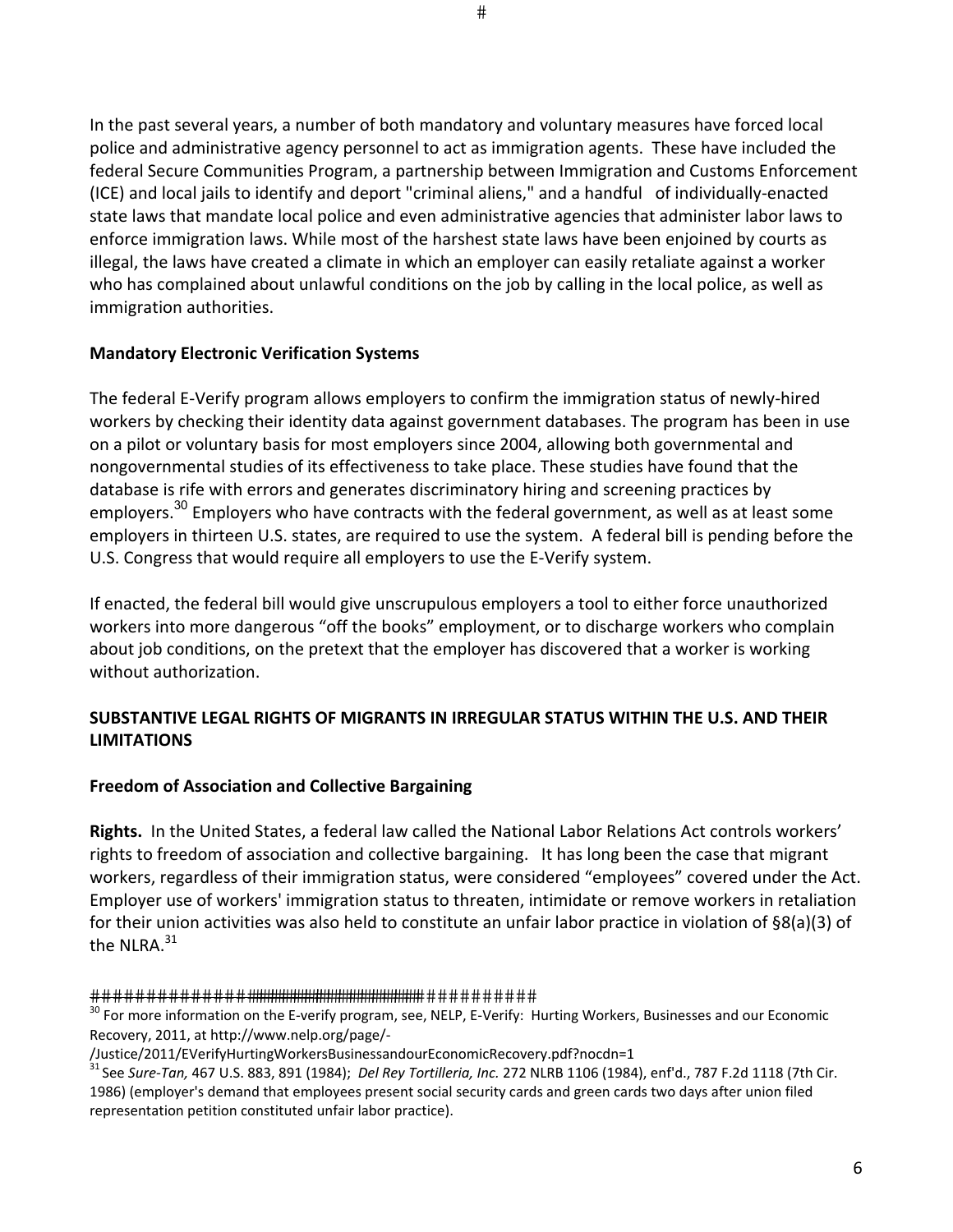**Limitations and Barriers.** In 2002, the United States Supreme Court decided in a case called *Hoffman* Plastic Compounds, Inc., v. NLRB,<sup>32</sup> that an undocumented migrant worker illegally fired from his job because he was engaged in a union organizing campaign was not entitled to reinstatement and was not eligible for "back pay" -- that is, compensation for work he would have performed had the employer not illegally terminated him. More recently the National Labor Relations Board (NLRB) has held that this is the case even if the employer knew the worker's immigration status at the time of hire. $^{33}$ 

### **Health and Safety on the Job**

**Rights.** The primary U.S. law that protects workers' rights to health and safety is the Occupational Safety and Health Act. This law contains no exclusion for unauthorized migrant workers and the U.S. Department of Labor has stated that the Department will fully and vigorously enforce the Occupational Safety and Health Act (OSHA), as well as the FLSA, the Migrant and Seasonal Agricultural Worker Protection Act (AWPA), and the Mine Safety and Health Act, without regard to whether an employee is documented or undocumented. $^{34}$ 

**Limitations and Barriers.** The Department of Labor statement leaves open the issue of whether or not undocumented workers who suffer retaliation for asserting their health and safety rights can recover back pay.

### **Fair Wages for Work Performed**

**Rights.** The principal federal law that protects workers' rights to be paid is the Fair Labor Standards Act (FLSA). FLSA protects most workers' rights to a minimum wage (currently set at a very low \$7.50 per hour), and to overtime pay of one and one half times the regular rate of pay for hours worked over 40 in one week. The Department of Labor has stated that it will "fully and vigorously enforce the FLSA without regard to whether an employee is documented or undocumented." Like the federal law, most state wage and hour laws contain no provision that distinguishes between documented and undocumented workers.

### **Discrimination on the Job**

**Rights.** Several national laws protect workers against discrimination on the job. Title VII of the federal Civil Rights Act (Title VII) protects workers' rights to be free from discrimination based on several factors: sex, color, race, religion and national origin.<sup>35</sup> The Age Discrimination in Employment

<sup>35</sup> 42 U.S.C.A. § 2000e *et. seq.*

<sup>32</sup> *Hoffman Plastic Compounds, Inc. v. NLRB,* 535 U.S. 137, 122 S.Ct. 1275, 152 L.Ed.2d 271 (2002)

<sup>33</sup> *Mezonos Maven Bakery, Inc.,* 357 N.L.R.B. No. 47 (2011). The Board's decision reversed an earlier judge's decision, which had said that employers could be required to pay back pay if they knew their workers were undocumented. *Mezonos,* 2006 WL 3196754 (N.L.R.B. Div. of Judges) (Nov. 1, 2006).

<sup>&</sup>lt;sup>34</sup> U.S. Dep't of Labor, Fact Sheet #48: Application of U.S. Labor Laws to Immigrant Workers: Effect of Hoffman Plastic decision on laws enforced by the Wage and Hour Division, at

http://www.dol.gov/esa/regs/compliance/whd/whdfs48.htm. See also, U.S. Dep't of Labor, *Hoffman Plastic Compound, Inc,* v NLRB, Questions and Answers.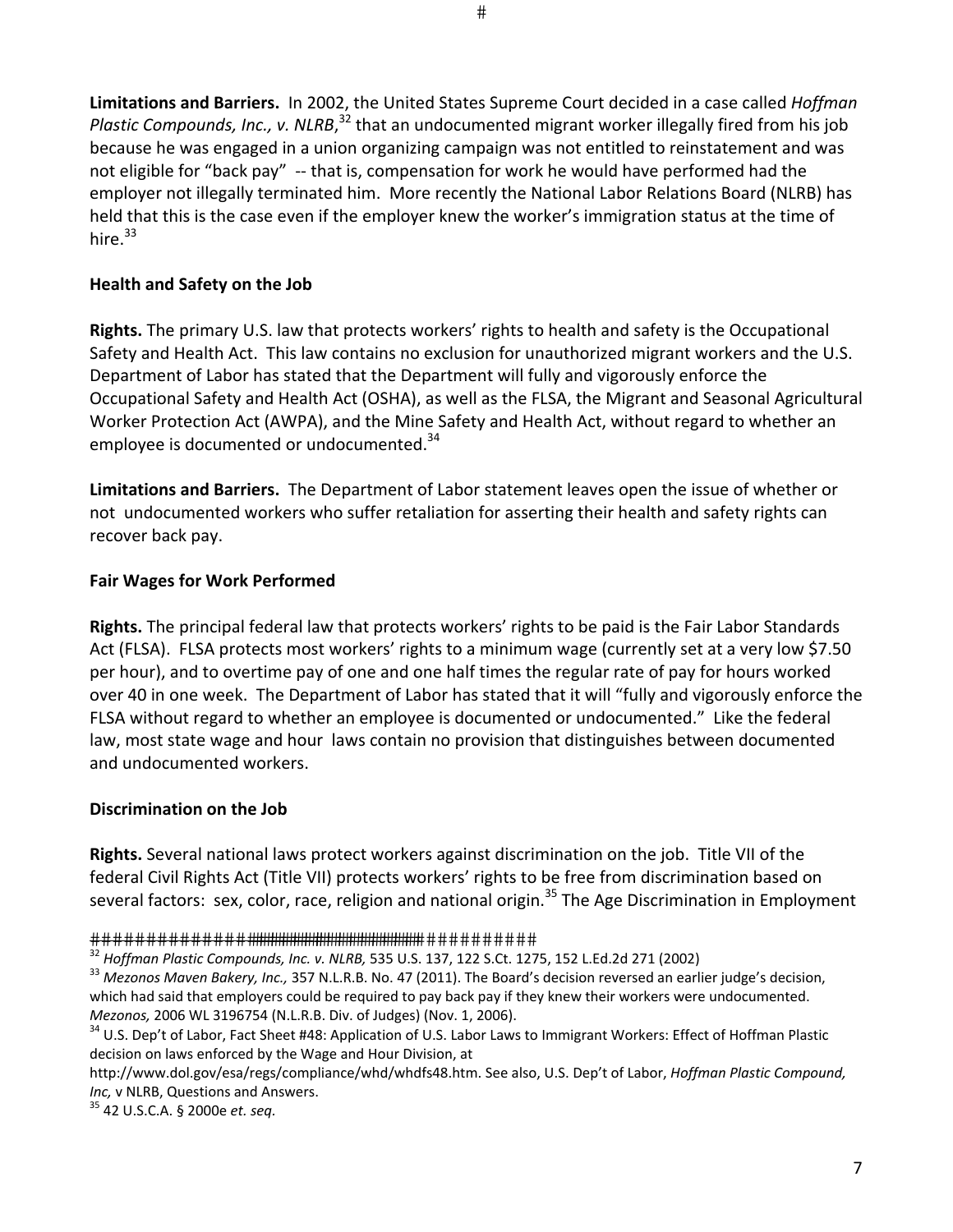#

Act (ADEA) protects workers' rights to be free from discrimination based on age.<sup>36</sup> The Americans with Disabilities Act (ADA) protects workers' rights to be free from discrimination based on disabilities.<sup>37</sup> The Unfair Immigration-Related Employment Practices Act protects certain immigrants from discrimination based on national origin and citizenship.<sup>38</sup> States also have their own antidiscrimination statutes, which often provide broader protections than those available under the federal statutes.

**Limitations and Barriers.** Immigrants without work authorization are excluded from the protection of the Unfair Immigration‐Related Employment Practices Act, which protects against discrimination based on citizenship and national origin in employment.<sup>39</sup>

Even before the *Hoffman* decision, one federal court of appeals had held that pursuant to the 1986 Immigration Reform and Control Act, at least in the hiring context, no one is entitled to Title VII protection unless he or she was authorized for employment*. 40* The *Hoffman* decision has had spillover impacts on protections under the anti-discrimination laws. Both New Jersey and California courts have concluded that victims of discrimination who are undocumented have no right to certain forms of compensation.<sup>41</sup> One court has allowed an employer to force a worker to disclose her immigration status because that status could affect her eligibility for compensation for the mental distress she suffered as a result of sexual harassment.<sup>42</sup>

## **Social Security Benefits**

**Barriers and Limitations**. Migrants who are not authorized to work in the United States are not eligible (along with many legally present migrants) for many federal public benefits, including Social Security retirement benefits. Many undocumented migrants in the United States obtain work by using false Social Security cards. Even though these workers have paid into the system by way of mandatory payroll withholdings, they are unable to benefit from the Social Security system if their earnings were not properly credited due to a discrepancy, or "no match," between the worker's social security number and his/her name.

#### 

<sup>37</sup> 42 U.S.C.A. § 12101 *et. seq.*

<sup>40</sup> *Egbuna v. Time Life Libraries, Inc.,* 153 F.3rd 184 (4th Cir. 1998), cert. denied, 119 S.Ct. 1034 (1999).

<sup>41</sup> *See*, *Morejon v. Terry Hinge and Hardware,* 2003 WL 22482036 (Cal.App, 2 Dist. 2003) A New Jersey court held that a worker claiming discriminatory termination under New Jersey's Law Against Discrimination (LAD) was not entitled to claim economic or non-economic damages because she could not be lawfully employed. In that case, the plaintiff had left work on maternity leave and her employer refused to reinstate her after the leave. In reaching its conclusion, the New Jersey Superior court recognized that there might be cases where "the need to vindicate the policies of the LAD … and to compensate an aggrieved party for tangible physical or emotional harm" might lead to concluding that an individual should be able to seek compensation for that harm. *Crespo v. Evergo Corp.,* 841 A.2d 471 (N.J. Super. A.D. 2004), cert. denied 849 A.2d 184 (2004).

<sup>42</sup> *EEOC v. Evans Fruit Co.,* 2011 WL 1884477 at \*1 (E.D.Wash. 2011).

<sup>36</sup> 29 U.S.C.A. § 621 *et. seq.*

<sup>38</sup> 8 U.S.C.A. § 1324b.

<sup>39</sup> 8 U.S.C.A. § 1324b(a)(3).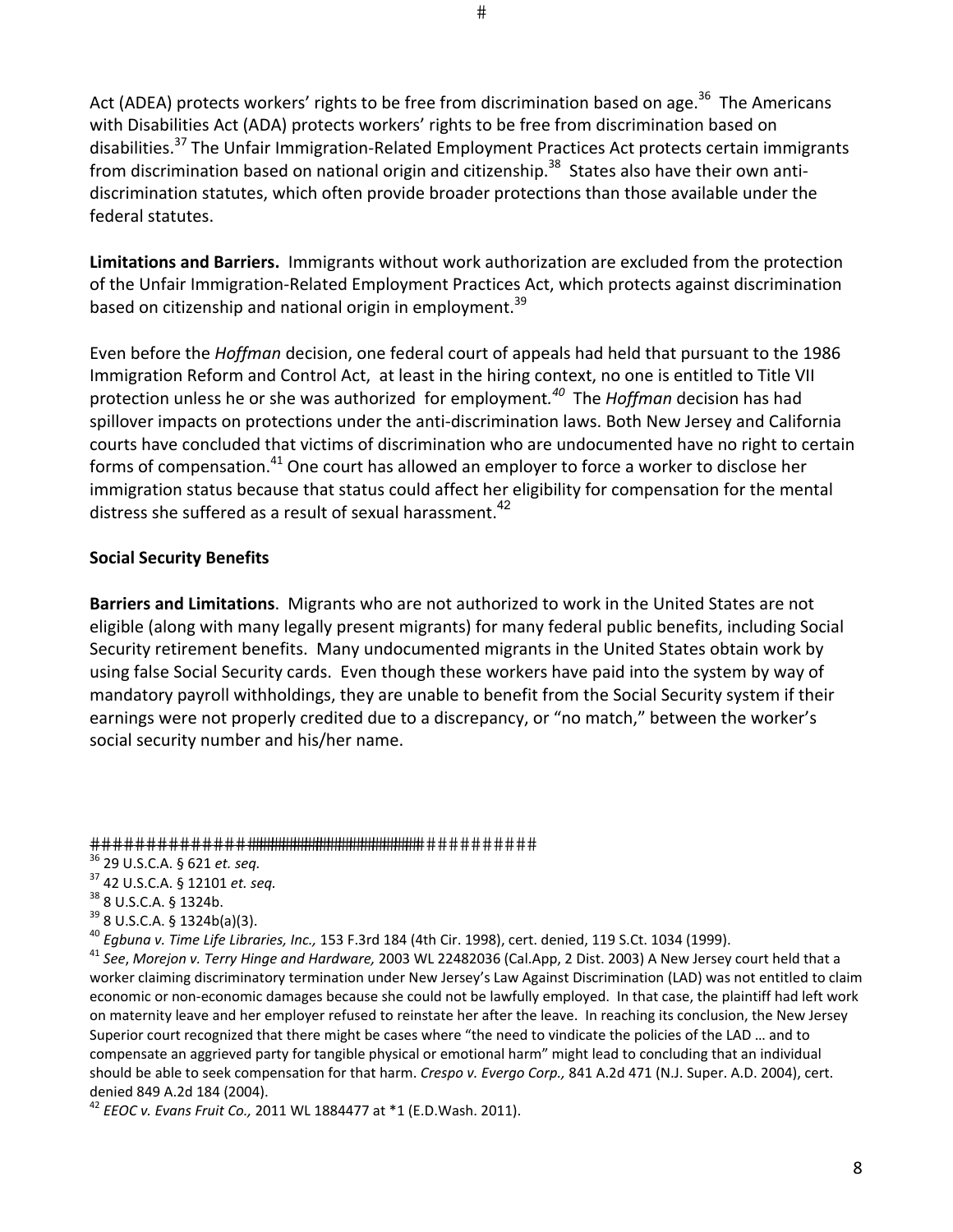#### **Unemployment Compensation**

**Barriers and Limitations.** In the United States, a cooperative federal/state program exists which compensates workers who have lost their job through layoffs or other reason that is no fault of their own. Under federal law, migrant workers must be in particular immigration categories in order to qualify for unemployment insurance. The basic principle, as interpreted by the federal Department of Labor is that states may not provide unemployment compensation benefits to a migrant worker unless she had valid employment authorization both at the time she earned the wages and at the time she is unemployed and looking for work.

### **Workers' Compensation**

**Rights.** In the United States, all states have systems that cover medical benefits, wage loss, permanent disability and loss of life for workers who are injured in the job. The systems vary in their generosity from state to state. The process for an injured worker is to file a claim, which is decided by an administrative agency and which may be appealed to the courts. Generally, state laws include "aliens" in the definition of workers covered by the system. State courts and administrative agencies in Arizona, California, the District of Columbia, Florida, Georgia, Illinois, Kansas, Kentucky, Louisiana, Maryland, Massachusetts, Michigan, Minnesota, Nebraska, New York, Ohio, Oklahoma, Pennsylvania, South Carolina, Tennessee and Texas have recently held that undocumented workers are covered under state compensation systems.<sup>43</sup>

**Limitations and Barriers.** In several states, including California, Michigan, Nevada, Nebraska, New York, Oregon, and Pennsylvania, courts have said that injured undocumented workers are not entitled to the full range of remedies, such as retraining, or payment for job loss.<sup>44</sup>

#### 

<sup>44</sup> *Foodmaker, Inc., v. Worker's Comp. Appeals Board,* 78 Cal.Rptr.2d 767 (1999); *Del Taco v. Worker's Comp. Appeals Bd,* 79 Cal. App.4th 1437 (2000); Liberty *Mutual Ins., Co. v. Worker's Comp Appeals Bd.,* 2002 WL 14515 (Cal. App. 2002);

<sup>43</sup> *Gamez v. Industrial Comm.,* 141 P.3d 794 (Ariz. Ct. App, 2006) reconsideration denied (Aug 28, 2006), review denied (Mar 13, 2007); *Farmers Bros. Coffee v. Worker's Comp. Appeals Bd.,* 133 Cal.App.4th 533 (Cal.App. 2 Dist. 2005);.*Cagnoli v. Tandem Staffing and Specialty Risk Services,* 914 So.2d 950 (Fla. 2005) reh. denied (Dec 14, 2004); *Safeharbor Employer Services I Inc., v. Velazquez*, 860 S.2d 984 (Fla. App. 2003) rev. denied by *Safeharbor Employer Services I Inc., v. Velazquez*,, 873 So.2d 1224 (Fla. Apr. 22, 2004); *Earth First Grading et al. v. Gutierrez*, 606 S.E.2d 332 (Ga. Apps. 2004) cert. denied (Mar 28, 2005); *Wet Walls, Inc., v. Ledezma*, 598 S.E.2d 60 (Ga. App. 2004) cert. denied (Sep. 7, 2004); *Economy Packing Co. v. Illinois Workers' Compensation Com'n*, 387 Ill.App.3d 283, 289‐290, 901 N.E.2d 915 (Ill. App. Ct. 2008); *Doe v. Kansas Dep't of Human Resources*, 90 P3d 940 (Kan. 2004); *Design Kitchen and Baths, et.al. v. Lagos,* 882 A.2d 817 (Md. 2005) opinion after grant of cert. *Design Kitchen and Baths v. Lagos,* 388 Md. 718, 882 A.2d 817 (Md. Sep 12, 2005); *Medellin,* No. 033242‐00 (Mass. Dep't of Indus Accidents, Dec. 23, 2003); *Sanchez v. Eagle Alloy*, 658 N.W.2d 510 (Ct. Apps. Mich. 2003), order accepting review vacated by 684 NW2d 342 (2004); *Correa v. Waymouth Farms, Inc.,* 664 N.W.2d 324 (MN, 2003); *Ortiz v. Cement Products, Inc.,* 708 NW2d 610 (Neb., 2005); *XYZ Cleaning Contractors,* 2006 WL 1221568 (NY Worker's Compensation Board April 28, 2006); *Rajeh v. Steel City Corp et. al.,* 813 NE2d 697 (Oh. Apps. 2004); *Cherokee Industries, Inc., v. Alvarez,* 84 P3d 798 (Okla., 2003) cert. denied Jan. 20, 2004; *The Reinforced Earth Company v. Worker's Compensation Appeal Board* (Astudillo), 810 A.2d 99 (Pa. 2002); *Curiel v. Environmental Management Services,* 655 S.E.2d 482, (S.C., 2007); *Silva v. Martin Lumber Company,* 2003 WL 22496233 (Tenn. Worker's Comp.Panel, 2003) *Appellant: \*\*\* v. Respondent:* \*\*\*, 2002 WL 31304032 (Tex.Work.Comp.Comm., 2002); *Asylum Co. v. D.C. Dep't of Empl. Servs*., 10 A. 3d 619 (D.C. 2010).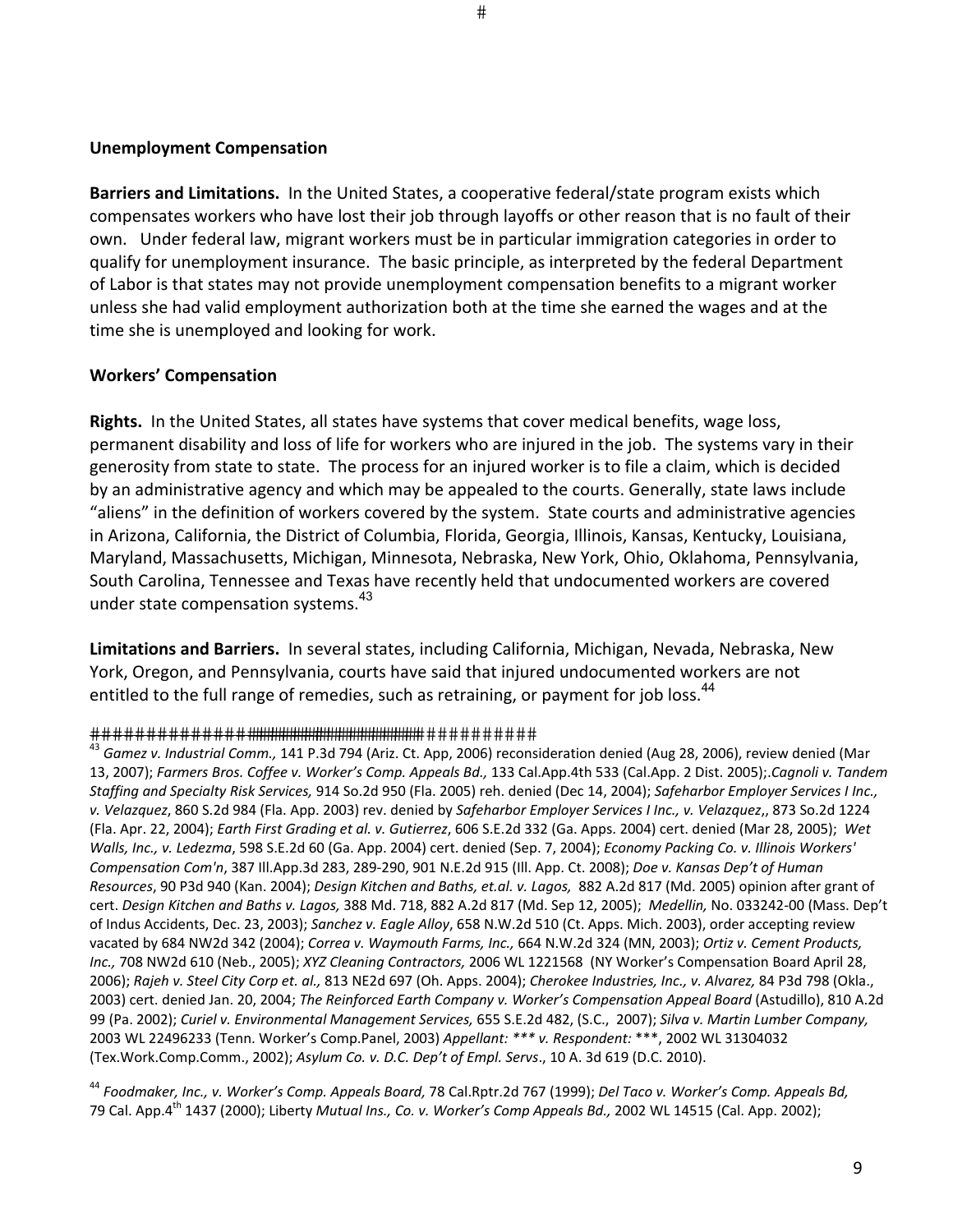In addition, it has become much more difficult in recent years for unauthorized migrants to claim the workers' compensation benefits to which they are entitled, since most states require a valid Social Security Number (which can legally only be obtained by workers with work authorization) in order to apply for workers' compensation. Other state courts have blocked benefits for workers who have used a false Social Security Number in order to get a job, a common practice among unauthorized workers.

## **Claims for Personal Injury**

In the United States, apart from the workers' compensation system, in some limited circumstances, workers are allowed to sue third parties for lost wages and injuries on the job. Courts in different states have reached different results about whether an unauthorized worker can receive compensation for wages she would have earned if she had not been injured at work. In Texas, Washington, and Pennsylvania, courts have said workers are eligible for this compensation.<sup>45</sup> In California, Colorado, Florida, Kansas, Illinois, Massachusetts, New Hampshire, New York, New Mexico and Ohio, courts have placed limitations on eligibility.<sup>46</sup>

# **Access to the Courts**

**Limitations and Barriers.** When formal legal claims are filed in U.S. courts, both parties are allowed to ask a broad range of questions, and ask for a broad range of documents, from the other party in a process called "discovery." The subject matter of discovery covers anything relevant to a claim or defense, or anything that might become relevant. Attorneys representing employers in claims brought by migrants are increasingly using the discovery process to inquire into a plaintiff's immigration status, to obtain information that is allegedly relevant to the damages claimed. But these measures clearly serve to intimidate the plaintiff into dropping the charges altogether, due to fear of retaliation and potential immigration consequences.

 *Tarango v. State Indus. Ins. System,* 117 Nev. 444 (2001); *Ortiz v. Cement Products, Inc.,* 708 N.W.2d 610 (2005); *Carreon v. Commerce and Industry Ins. Co.*, 2010 WL 291812, \*3 (Or.App. 2010); *Ramroop v. Flexo‐craft Printing, Inc.*, 866 N.Y.S.2d 586 (N.Y. 2008); *Sanchez v. Eagle Alloy*, 658 N.W.2d 510 (Ct. Apps. Mich. 2003);*the Reinforced Earth Company v. Workers' Compensation Appeal Board* (Astudillo), 810 A.2d 99 (Pa.2002).

<sup>45</sup> *Tyson Foods, Inc. v. Guzman,* 2003 WL 21773844 (Tex.App. Jul 31, 2003); *Contreras v. KV Trucking, Inc*. 2007 WL 2777518 (E.D. Tex. 2007); *Salas v. Hi‐Tech Erectors* (168 Wash. 2d 664 (2010); *Bordejo v. Exclusive Builders, Inc.,* 2011 WL 3667570 (M.D.Pa.).

<sup>46</sup> *Davila v. Grimes*, No. 2:09‐CV‐407, 2010 WL 1737121 (S.D. Ohio, Apr. 29, 2010); *Zuniga v. Morris Materials Handling, Inc.*, 2011 U.S. Dist. LEXIS 14352 (N.D. Ill. 2011); *Pontes v. New England Power Company,* 2004 Mass. Super. LEXIS 340 (Mass.Super. Aug 17, 2004); *Balbuena v. IDR Realty, LLC,* 845 N.E.2d 1246, 6 N.Y.3d 338 (N.Y. 2006); *Rosa v. Partners in Progress, Inc.,* 868 A2d 994 (N.H. 2005); *Cruz v. Bridgestone/Firestone North America,* 2008 WL 5598439 (D.N.M. Aug. 29, 2008) *Hernandez‐ Cortez v. Hernandez,* 2003 WL 22519678 (D. Kan. Nov. 4, 2003); *Veliz v. Rental Service Corporation, USA, Inc*. 2003 U.S. Dist. LEXIS 24924 (M.D. FL, Orlando Div. 2003); *Romero v. CHIP,* 321 F.3d 145 (D.C. 2007); *Silva v. Wilcox,* 2009 WL 4070875, \*5, \*6 (Colo.App. 2009).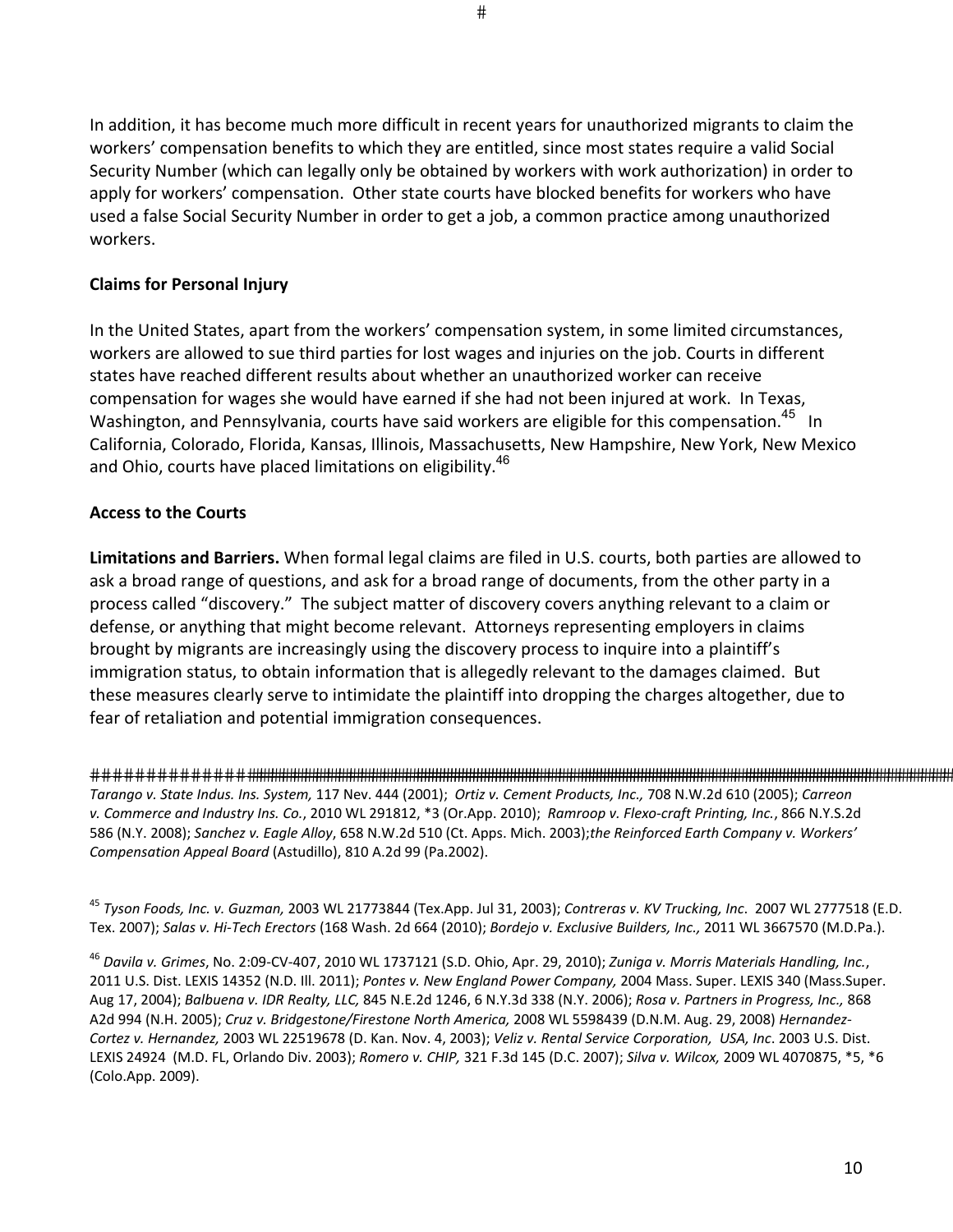In many of the circumstances listed above, employers have aggressively sought to force workers to disclose their immigration status. While in most cases involving simple claims for wages that have not been paid for work performed, courts have refused to allow this practice, some courts have forced workers to talk about their immigration status in order to pursue claims. At present, whether a worker is obligated to do so will depend on the attitude of the particular judge in her case, as well as the specific remedy she is seeking.

# **PROMISING DEVELOPMENTS WITH RESPECT TO PROTECTIONS OF UNAUTHORIZED MIGRANTS' LABOR RIGHTS**

Numerous instances have been documented in which unscrupulous employers or their surrogates have used immigration status as a means of undermining workers' exercise of their labor rights. $^{47}$ Worker advocates in the U.S. believe that the only way to adequately enforce labor rights of all workers is to establish a clear "firewall" between labor enforcement and immigration enforcement; that is, to make it clear that a workers' immigration status is never a subject of questioning in a labor dispute.

Federal (and some state) agencies have recognized that the failure to ensure equal access to labor law enforcement for undocumented migrants has a detrimental impact on all workers, nationals and migrants alike. As such, they instituted policies that offer some limited protection to undocumented migrants who make complaints or whose employers threaten to turn them in to immigration authorities if they complain.

In general, the policies represent a step forward in protecting migrant workers' access to remedies for violation of labor rights. However, many of the policies are discretionary or weak, and no specific policy governs the rights of all workers in all situations. The US, as well as many other countries, has a long way to go before there is an absolute firewall between wage enforcement and immigration enforcement.

**U.S. DOL – ICE Memorandum of Understanding.** The U.S Department of Labor and the Department of Homeland Security entered into a new Memorandum of Understanding in March 2011, memorializing their agreement that Immigration and Customs Enforcement (ICE) would not conduct enforcement in workplaces where DOL has an ongoing investigation. $^{48}$ 

**ICE Operating Instruction.** ICE has also clarified that its internal Operating Instruction (which binds it to stay out of other agency investigations and complaints) is still binding on the agency. This 1990s policy says that when the agency receives information concerning the employment of undocumented or unauthorized aliens, officials must "consider" whether the information is being provided to interfere with employees' rights to organize or enforce other workplace rights, or whether the

#### 

<sup>47</sup> Smith R, Avendaño A, ICED OUT: How Immigration Enforcement Has Interfered with Workers' Rights, National Employment Law Project, AFL‐CIO, 2009, at http://www.nelp.org/page/‐/Justice/ICED\_OUT.pdf?nocdn=1. <sup>48</sup> http://www.nelp.org/page/-/Justice/2011/DHS-ICE-DOL\_MOU\_Final\_3-31-2011.pdf?nocdn=1.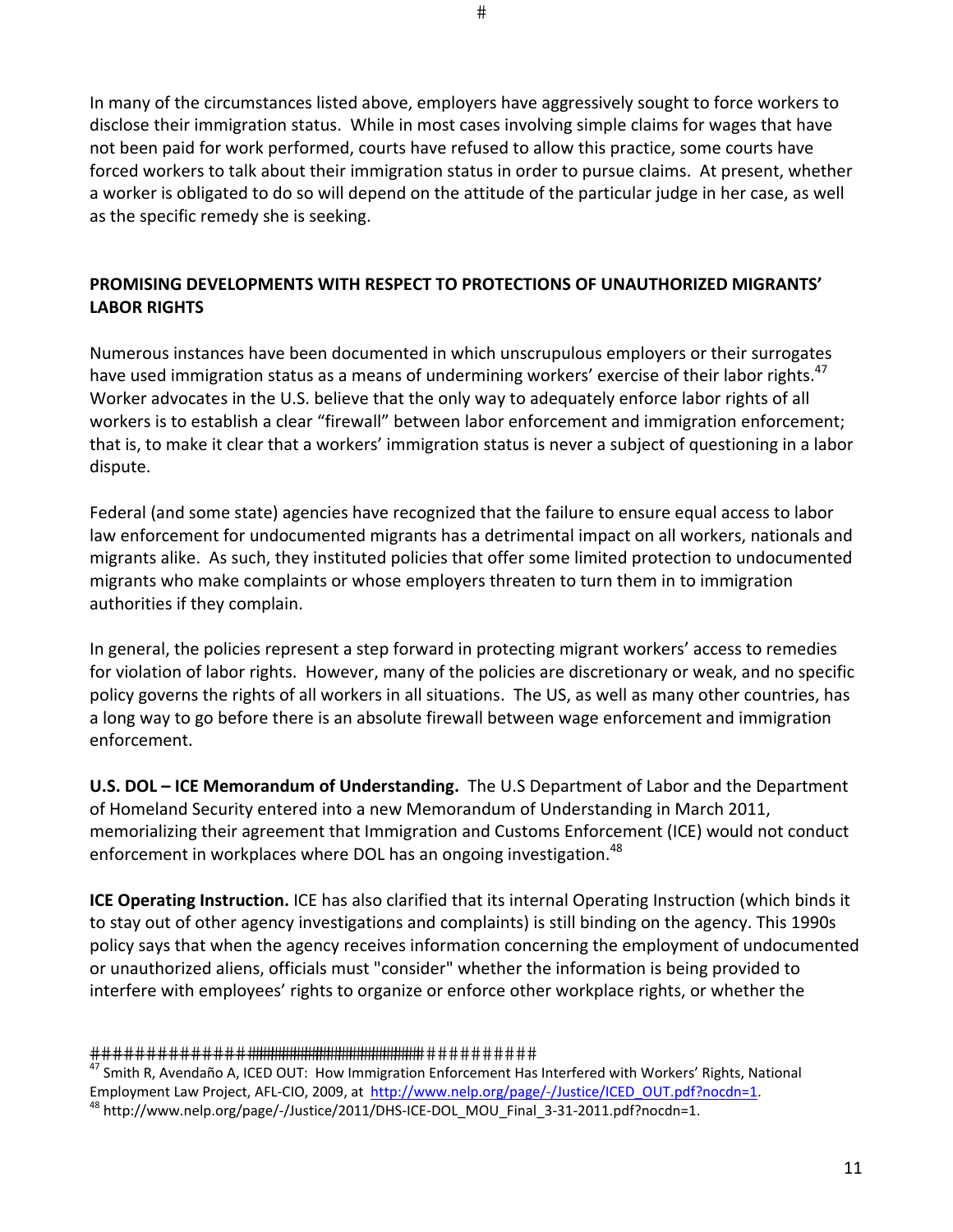information is being provided to retaliate against employees to vindicate those rights.<sup>49</sup> Unfortunately, because this policy grants discretion to the immigration authorities, it is viewed by many advocates as an unreliable protection.

**U Visa Certifications by the Department of Labor, Equal Employment Opportunity Commission, National Labor Relations Board and some state agencies.** Under a federal law enacted in 2000, a noncitizen crime victim who assists law enforcement in the investigation or prosecution of the crime may be eligible for a special type of temporary visa called a U visa. In the past year, a number of labor agencies, including DOL, EEOC and the NLRB, have adopted protocols for certifying such victims for U visas. The visas cover only a narrow category of workers, and must be approved by the Department of Homeland Security, but are nonetheless an additional tool for protecting immigrant workers who are also victims of crime.<sup>50</sup>

**ICE Prosecutorial Discretion Memorandum.** On June 17, 2011, Immigration and Customs Enforcement (ICE) issued a memorandum instructing its enforcement staff to exercise favorable discretion for individuals engaged in protected activity, including union organizing, complaints to authorities about employment discrimination, and plaintiffs in lawsuits related to civil rights or liberties violations.<sup>51</sup> While the memorandum is too recent for its impact to be fully developed, it reaffirms that individual ICE agents and attorneys have the power in individual cases and under certain circumstances, including presumably in cases of employer retaliation, to decide not to pursue deportation against unauthorized workers.

# **CONCLUSION AND RECOMMENDATIONS**

Currently in the United States, rights afforded migrant workers in irregular status do not comply with international human rights principles of non‐discrimination. Whether a worker has enforceable labor rights varies considerably from place to place, from federal law to state law, and depending on the particular remedy that the worker seeks. This patchwork, coupled with a background of harsh enforcement tactics that have brought a broad range of authorities into enforcement of immigration laws, has made it ever more difficult for migrant workers in irregular status to enforce their existing labor rights and has created a two-tiered labor force.

At the same time, some promising new policies and practices have emerged that protect unauthorized migrants from retaliation. However, even these policies lack cohesiveness.

Formerly INS Operating Instruction. 287.3(a), now designated as Special Agent Field Manual 33.14(h) http://www.uscis.gov/ilink/docView/SLB/HTML/SLB/0‐0‐0‐1/0‐0‐0‐53690/0‐0‐0‐61072/0‐0‐0‐61097.html. <sup>50</sup> See, U.S. Dep't of Labor, Department of Labor U Visa Process and Protocols Question – Answer, at http://www.dol.gov/opa/media/press/whd/whd20110619‐qa.pdf; EEOC Procedures for U Nonimmigrant Classification Certification, 2008, at http://iwp.legalmomentum.org/immigration/u-visa/government-memoranda-andfactsheets/U%20VISA\_EEOC%20Certification%20Memo\_7.3.08.pdf; Updated Procedures in Addressing Immigration Status Issues that Arise During NLRB Proceedings. Office of the General Counsel, June 7, 2011, at http://mynlrb.nlrb.gov/link/document.aspx/09031d458049525b.

<sup>51</sup> John Morton Director, U.S. Immigrations and Customs Enforcement, Memorandum: "Prosecutorial Discretion: Certain Victims, Witnesses and Plaintiffs." Policy Number: 10076.1. June 17, 2011, at

http://www.ice.gov/doclib/secure‐communities/pdf/domestic‐violence.pdf.